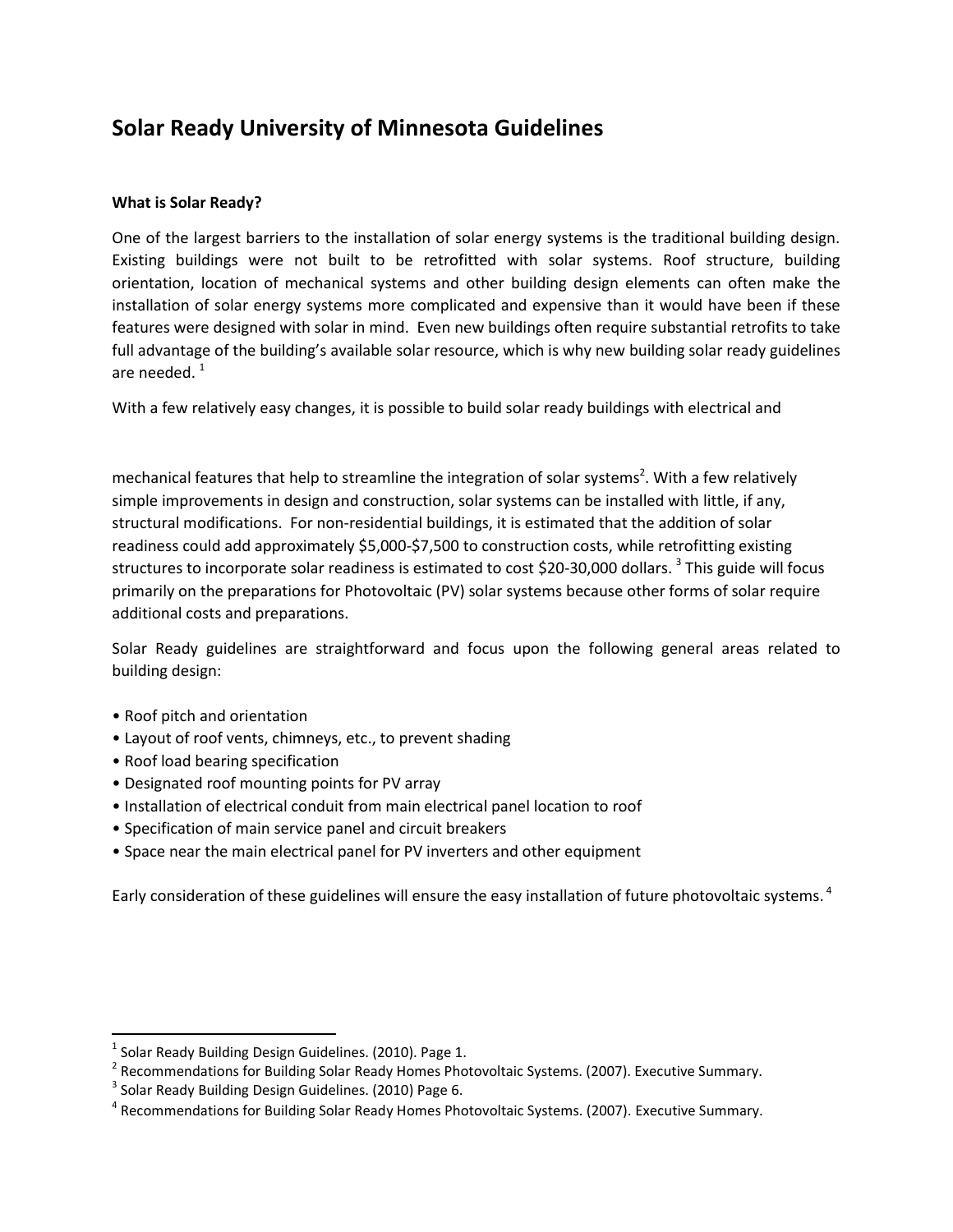#### **Minnesota Solar Resources**

The Twin Cities are known for their harsh winters and warm, humid summers. However, Minnesota has an abundance of solar resources**. 5** Despite the region's intense climatological extremes the total percentage of available sunshine is actually relatively consistent throughout the year. On average, the sky is clear or partly cloudy 58% of daylight hours annually.<sup>6</sup> It is true that from early November to late-January the region receives less than 9 hours of sunlight daily and the sky is overcast over 50% of the time. For this part of the year the solar resource in this region is minimal. However, the rest of the year receives ample daylight and 63% of the days are clear to partly cloudy resulting in an ample available solar resource.<sup>7</sup>

The amount of solar energy available is called "insolation." Insolation is measured in British thermal units (btu) per day per square foot of surface area (btu/day/sq.ft.). The insolation of different geographic locations have already been



calculated which makes it possible to estimate and compare the amount of solar energy available at different locations during different times of year. Because the Twin Cities has significantly more solar energy available during the summer than during the winter, the region's annual average daily insolation compares favorably with other locations in the United States. <sup>8</sup> For example, the combined daily annual average insolation for horizontal and vertical surfaces at several major American cities, including Minneapolis/St. Paul can be seen below:

- 1. Denver 2,904 btu/day/sq.ft.
- 2. Los Angeles 2,753 btu/day/sq.ft.
- 3. Miami 2,415 btu/day/sq.ft.
- 4. **Minneapolis/Saint Paul 2,168 btu/day/sq.ft.**
- 5. Nashville 2,163 btu/day/sq.ft.
- 6. Washington 2,122 btu/day/sq.ft.
- 7. New York City 1,950 btu/day/sq.ft.
- 8. Seattle 1,913 btu/day/sq.ft. $\degree$ ,

 $\overline{a}$ 

<sup>&</sup>lt;sup>5</sup> Solar Ready Building Design Guidelines. (2010). Page 4

<sup>6</sup> Minnesota Climatology Working Group, State Climatology Office- DNR Waters and University of Minnesota. 30 years of data from 1970-2000[. Http://climate.umn.edu/doc/twin\\_cities/twin\\_cities.htm](http://climate.umn.edu/doc/twin_cities/twin_cities.htm)

<sup>7</sup> Architectural Graphic Standards, 10<sup>th</sup> ed., John Ray Hoke, Jr., Ed., 2000. John Wiley & Sons

<sup>&</sup>lt;sup>8</sup> Solar Ready Building Design Guidelines. (2010). Page 4

 $^9$  J.D. Balcomb et al., Passive Solar Design Handbook, Vol. 3, 1983. American Energy Society, Inc., Boulder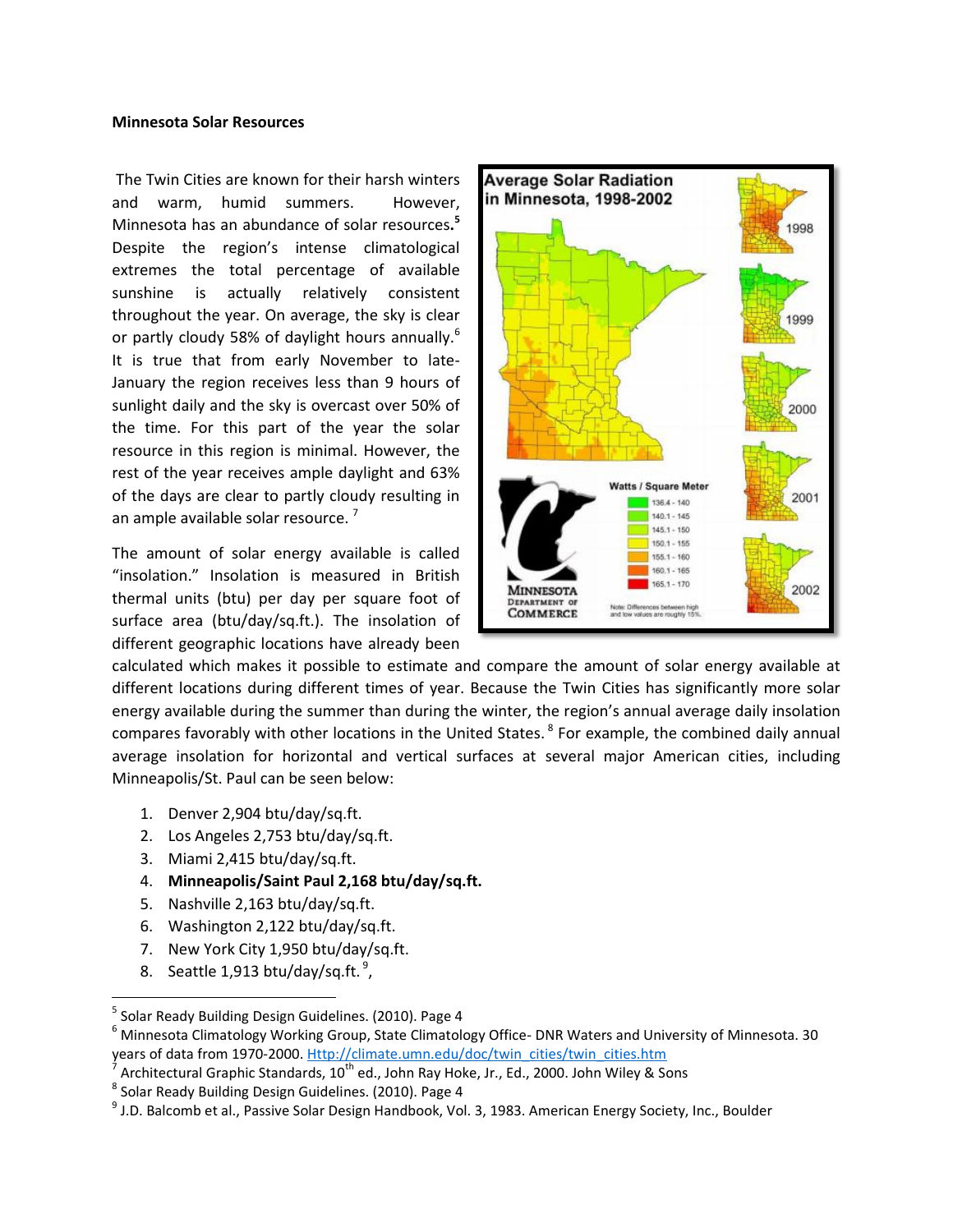### **Site Planning**

To define the site requirements for Photovoltaic and/or Solar Thermal System, the following documentation will be needed:

- 1. A site survey showing topography and site features for the property and surroundings.
- 2. Documentation of any regulatory requirements that may pertain to the site.  $^{10}$

When evaluating the potential for solar ready construction it is also important consider both the size and orientation of the prospective building sites as well as impacts of existing buildings or vegetation on the site and on nearby properties.  $11$ 

Further, a solar-ready building needs to anticipate the eventual installation of a solar system. The addition of solar generation to a building may require conditional use permits or design review with city agencies or city commissions. The city standards may limit the installation of solar systems on the front of the building. A solar ready building will, if possible, minimize or eliminate the need for additional permits or review through initial design. An increasing number of Minnesota cites, including Minneapolis and Saint Paul, have adopted solar zoning standards or are considering such standards. Cities in the 7-county metropolitan Twin Cities region are required to complete new comprehensive plans by 2018; these plans by [state](https://www.revisor.mn.gov/statutes/?id=473.859) law must include an element for protection and development of access to direct sunlight for solar energy systems. <sup>12</sup> Review development association covenants for restrictions that may need to be addressed. While the solar array may not be part of the initial phase of construction, inform interested parties of this possibility and illustrate with suitable graphics.

# **General Site Guidelines<sup>13</sup>**

l

For general site guidelines, please refer to NREL's Solar Ready Building Design Guidelines: [http://www.nrel.gov/docs/fy10osti/46078.pdf.](http://www.nrel.gov/docs/fy10osti/46078.pdf) This guide can be used to plan the design of new solar ready buildings. The document outlines the factors that must be considered in order to minimize costs and maximize the solar production potential of a site. Some of the guidelines included in this guide include:

• Avoid Shading: <sup>14</sup> Shading will negatively affect the ability of a site to harness the solar resource. When shade falls on a PV panel, that portion of the panel is no longer able to collect the highenergy beam radiation from the sun. NREL suggests using a sun path calculator, such as the Solar Pathfinder™, to assess shading at the site. In addition future construction and landscaping should be planned to avoid shading which can adversely affecting the solar panel in the future.

 $^{10}$  Solar Ready Building Design Guidelines. (2010). Page 7

<sup>11</sup> Solar Ready Building Design Guidelines. (2010). Page 7

<sup>&</sup>lt;sup>12</sup> See the Metropolitan Council website,<http://www.metrocouncil.org/Handbook/Plan-Elements/Resilience.aspx>

 $13$  Solar Ready Buildings Planning Guide. National Renewable Energy Laboratory (2009).

 $14$  Solar Ready Buildings Planning Guide. National Renewable Energy Laboratory (2009). Page 7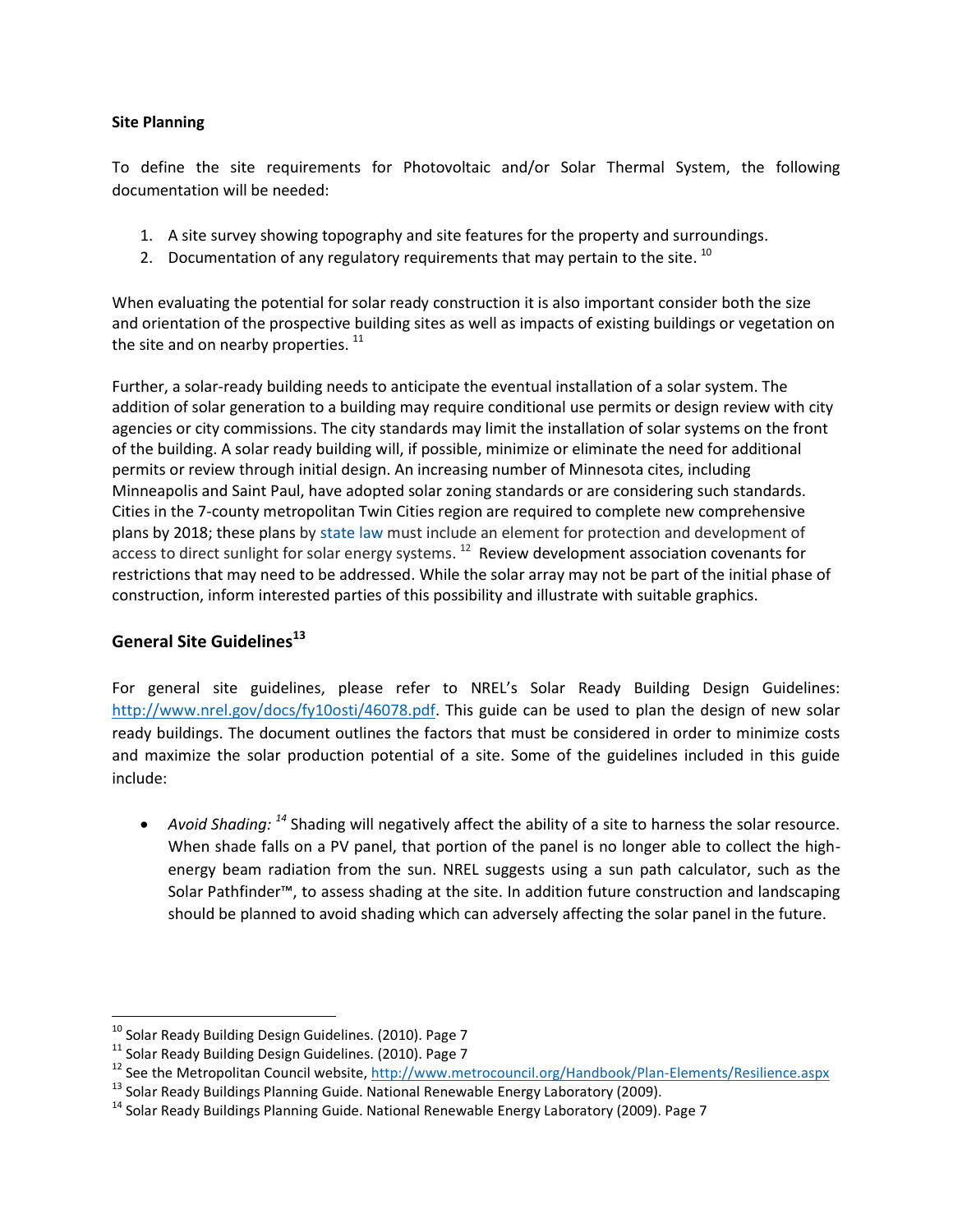- *Zoning Laws:* <sup>15</sup> It is important to know local zoning laws and how they impact the installation of solar panels. For example, sites located within historical districts or covered by a homeowners association may be subject to additional restrictions. These and other laws can have a significant impact on the design and development of solar ready buildings.
- Solar Collector Placement:<sup>16</sup> The roof of a building is often the best site for a PV system because roofs are typically un-shaded and out of the way. However, consider all possible locations when identifying potential solar system sites.
- Site Orientation:<sup>17</sup> The orientation of a site can determine whether a solar system is feasible or not. By placing the buildings on a site with solar resource and shading in mind, the area available for solar panels can be greatly increased. For example, the image below shows how where site



layout changes solar potential.

 $\overline{\phantom{a}}$ 

- Roof Obstructions: <sup>18</sup> Maximize the size of unobstructed roof top area. Large contiguous areas are ideal.
- Roof Types: <sup>19</sup> The type of roof installed when a building is built will affect solar installation costs. In addition, the quality, and warranty of the roof can also affect ease of a solar install.<sup>20</sup>
- Roof Load: <sup>21</sup> If the solar system is to be located on the roof of a building the roof must be designed to accommodate the additional weight of the PV system.

<sup>16</sup> Solar Ready Buildings Planning Guide. National Renewable Energy Laboratory (2009). Pages 8-9

<sup>&</sup>lt;sup>15</sup> Solar Ready Buildings Planning Guide. National Renewable Energy Laboratory (2009). Page 8

<sup>&</sup>lt;sup>17</sup> Solar Ready Buildings Planning Guide. National Renewable Energy Laboratory (2009). Page 9

<sup>&</sup>lt;sup>18</sup> Solar Ready Buildings Planning Guide. National Renewable Energy Laboratory (2009). Page 10

 $19$  Solar Ready Buildings Planning Guide. National Renewable Energy Laboratory (2009). Page 10

<sup>20</sup> Another important feature of roof types is roof pitch*.* The ideal pitch for a PV system in Minnesota is between

<sup>35-37</sup>º*. Source:* Solar Ready Building Design Guidelines. (2010). Page 15

<sup>&</sup>lt;sup>21</sup> Solar Ready Buildings Planning Guide. National Renewable Energy Laboratory (2009). Page 11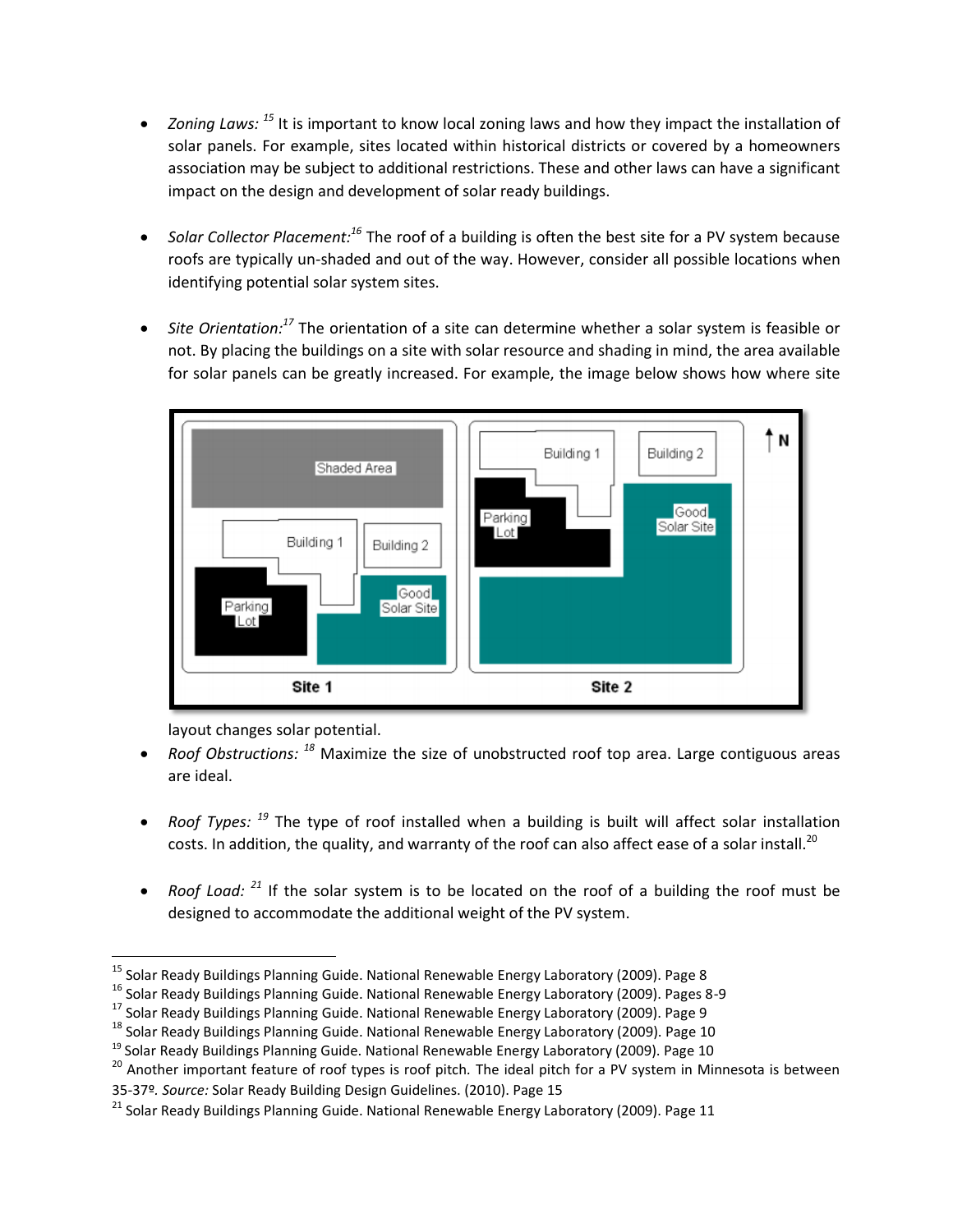*Wind Load: <sup>22</sup>* Roof structures should also be designed to accommodate the dynamic loads that results from wind blowing on solar collectors. The wind load is dependent upon the building location, wind conditions, collector orientation, height exposure category, topography of the surroundings, and the roof zone placement of the solar collectors.



- *Panel Mounting: <sup>23</sup>* There are different types of mounts available depending on whether the panels are mounted on the ground, a flat roof, a slanted roof, a wall, a pole, or elsewhere. If the proper wind and loading analysis has been done on a solar system, the appropriate mounts can be chosen and installed at the time of the building construction.
- Electrical Panel Location: <sup>24</sup> Because the PV system needs to be connected to the electrical system of the building, the electrical panel should be in a convenient location to connect to the PV array. The electrical panel must have sufficiently large amperage rating to accommodate the PV energy as well as grid energy. Provide wall space approximately 3' by 3' for the inverter and an AC disconnect as close as possible to the solar array and next to the main service panel. A clear floor area 3' wide is required in front of the equipment.
- Grid Inter-connection: <sup>25</sup> The grid inter-connection rules are different in every state, and sometimes even vary by city. Connection requirements also vary based upon the type of grid the building connects to and which utility serves it. The compensation scheme is also dependent on the servicing utility. The rules and regulations associated with the grid inter-connection can be very specific, so it is important that the rules are fully understood for your location.
- Wiring Schematic: <sup>26</sup> The PV system will require conduit to go from the PV array to various electrical components. Making sure there is adequate space for the BOS near the electrical panel is an easy step that can be taken during the building design phase and that will streamline installation at a later time.
- *Consider Special Loads: <sup>27</sup>*If there are auxiliary systems that require uninterrupted power (i.e., security systems, fire alarms) consider available storage options. In the event of a power outage, the storage system would feed power to the system for a pre-determined amount of time. Emergency call centers, fire and police departments, schools, and emergency shelters are often good candidates for battery-supported PV systems.

 $\overline{a}$ 

<sup>&</sup>lt;sup>22</sup> Solar Ready Buildings Planning Guide. National Renewable Energy Laboratory (2009). Page 12

<sup>&</sup>lt;sup>23</sup> Solar Ready Buildings Planning Guide. National Renewable Energy Laboratory (2009). Page 14

<sup>&</sup>lt;sup>24</sup> Solar Ready Buildings Planning Guide. National Renewable Energy Laboratory (2009). Page 24

<sup>&</sup>lt;sup>25</sup> Solar Ready Buildings Planning Guide. National Renewable Energy Laboratory (2009). Pages 24-25

<sup>&</sup>lt;sup>26</sup> Solar Ready Buildings Planning Guide. National Renewable Energy Laboratory (2009). Pages 25-26

<sup>&</sup>lt;sup>27</sup> Solar Ready Buildings Planning Guide. National Renewable Energy Laboratory (2009). Pages 26-27